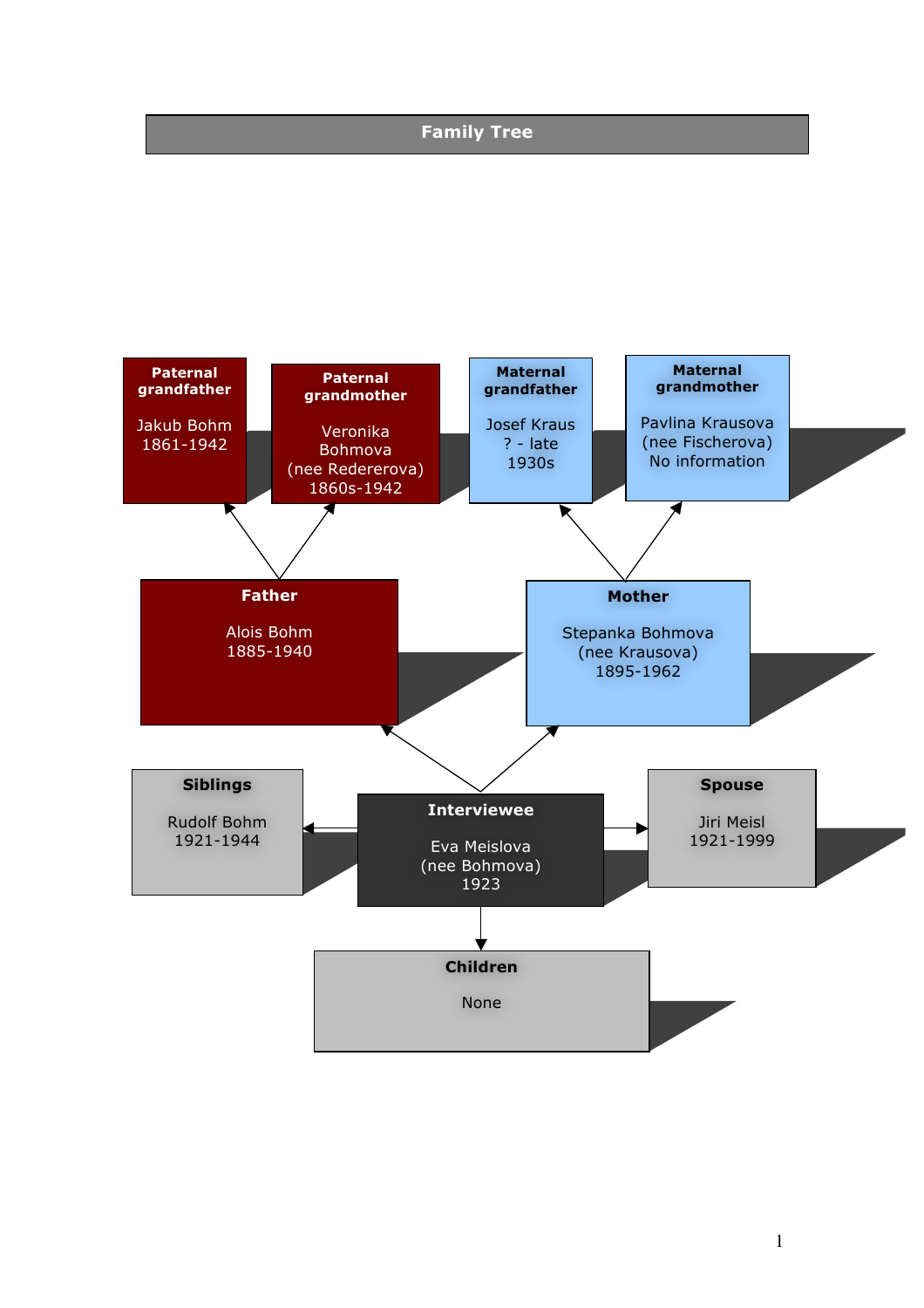# **The interviewee and his family**

*Full name* Eva Meislova (nee Bohmova)

*Where and when were you born?* Tabor, 1923

*Where else did you live?* Sezimovo Usti, Prague

*Your educational level?* Five classes of gymnasium

### *What sort of work do/did you do?*

Owner of a small confectionary business until nationalization in 1948, then assistant in the administrative department, later head of the financial department of Jednota, a collective consumer co-operative

*How religious was your parents' home? How were you raised?* We were not very religious. We only went to synagogue on Rosh Hashanah and Yom Kippur. We did not keep a kosher kitchen and did not observe Sabbath.

*What is your mother tongue?* Czech

*How many other languages do you speak?* German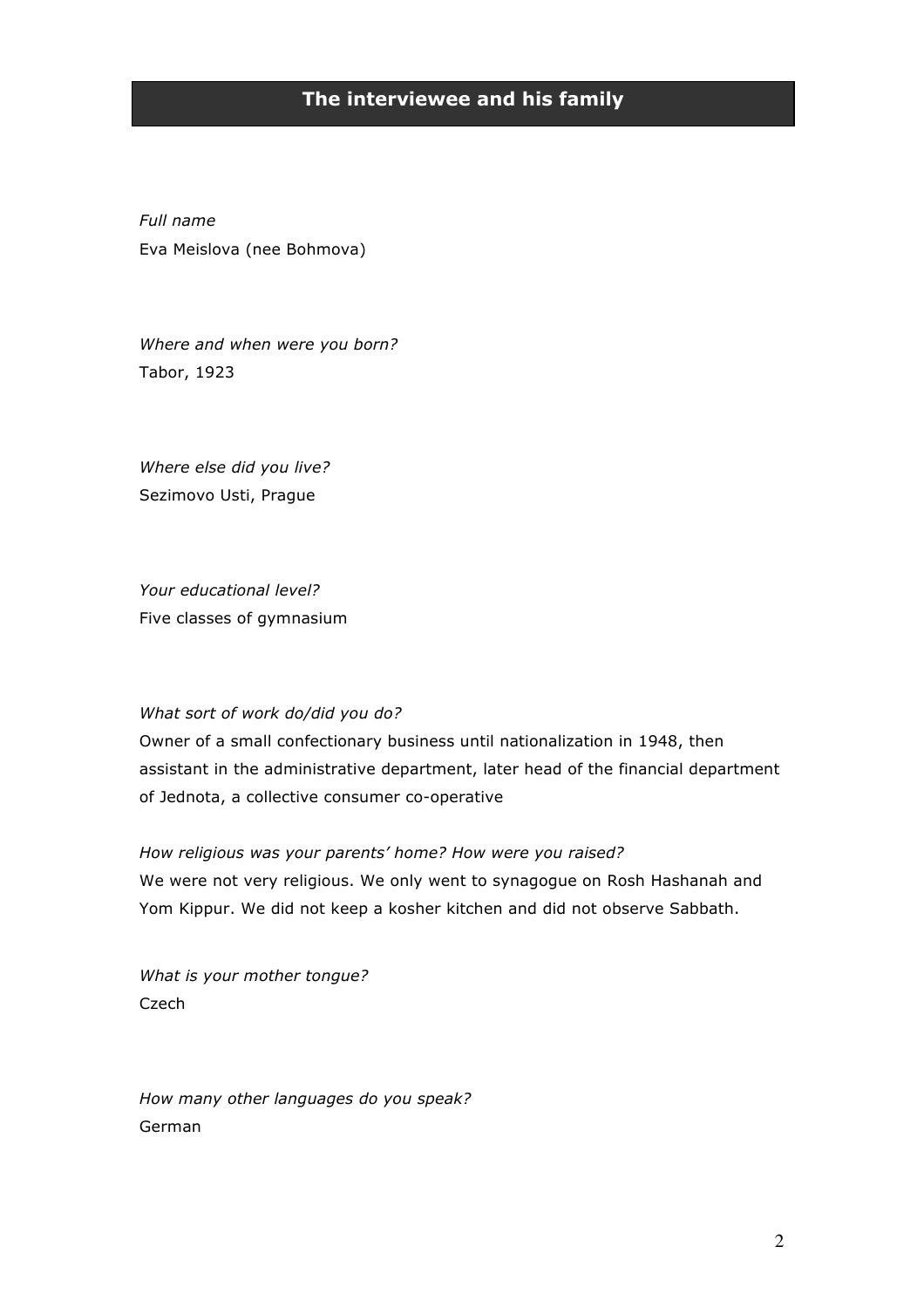### *Where were you during the Holocaust?*

In ghetto, then in concentration camps in Terezin/Theresienstadt, then Auschwitz (today Poland), then in a Frauenlager (women's camp) near Hamburg, working in forced labor in Harburg (suburb of Hamburg), then in concentration camp in Neugraben and Tiefstack (both subcamps of the Neuengamme concentration camp), Bergen-Belsen (all Germany)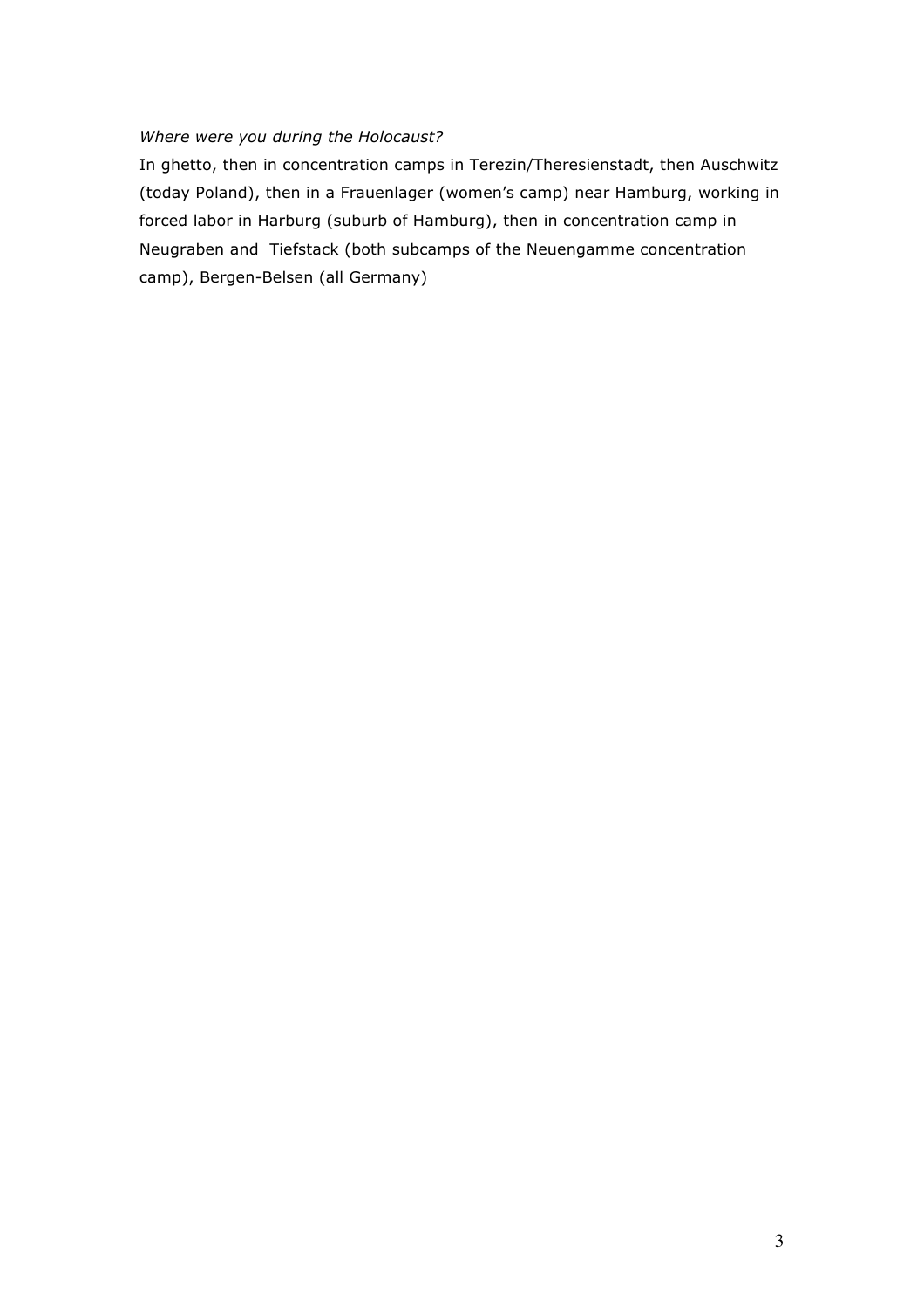### **Siblings**

*Their names* Rudolf Bohm

*Where and when were they born?* Tabor, 1921

*What is their mother tongue?* Czech

*Their educational level?* Czech science gymnasium

*Their occupations?* N/A

*Where do/did they live?*  Tabor

*Where else did they live?* N/A

*Do they have children?* N/A

*Where and when did they die?* Death march from Schwarzheide concentration camp (today Germany), 1944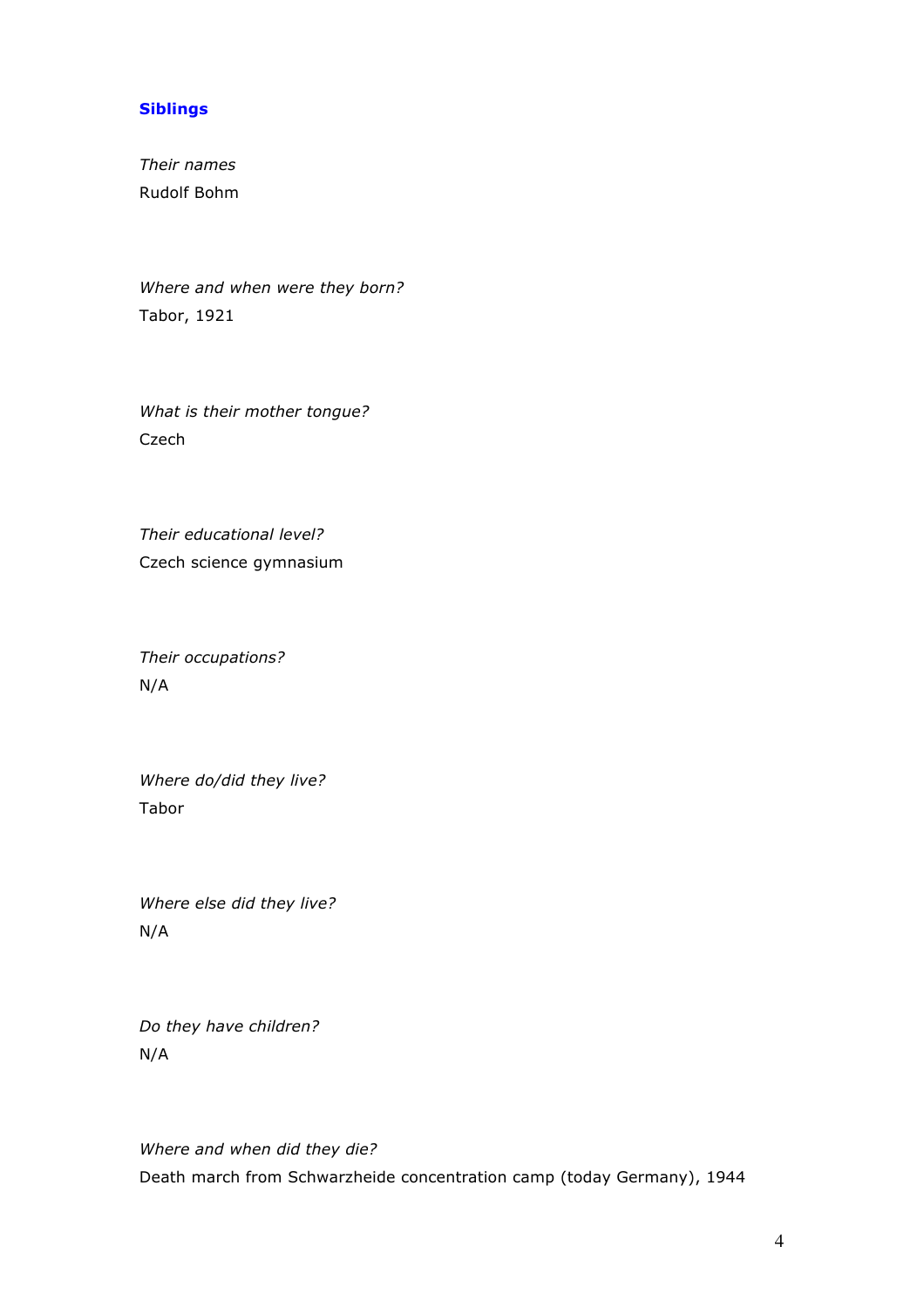### **Spouse**

*Name?* Jiri Meisl

*Where and when was he/she born?* Cerveny Ujezd, 1921

*Where else did he live?* Tabor, Sezimovo Usti

*Is he/she Jewish?* Yes

*What is his/her mother tongue?* Czech

*His/her educational level?* Commercial Academy

*Occupation?* Before WWII: clerk After WWII: small businessman (until nationalization in 1948), then worker, then foreman, later clerk in factories

*Where and when did he/she die?* Tabor, 1999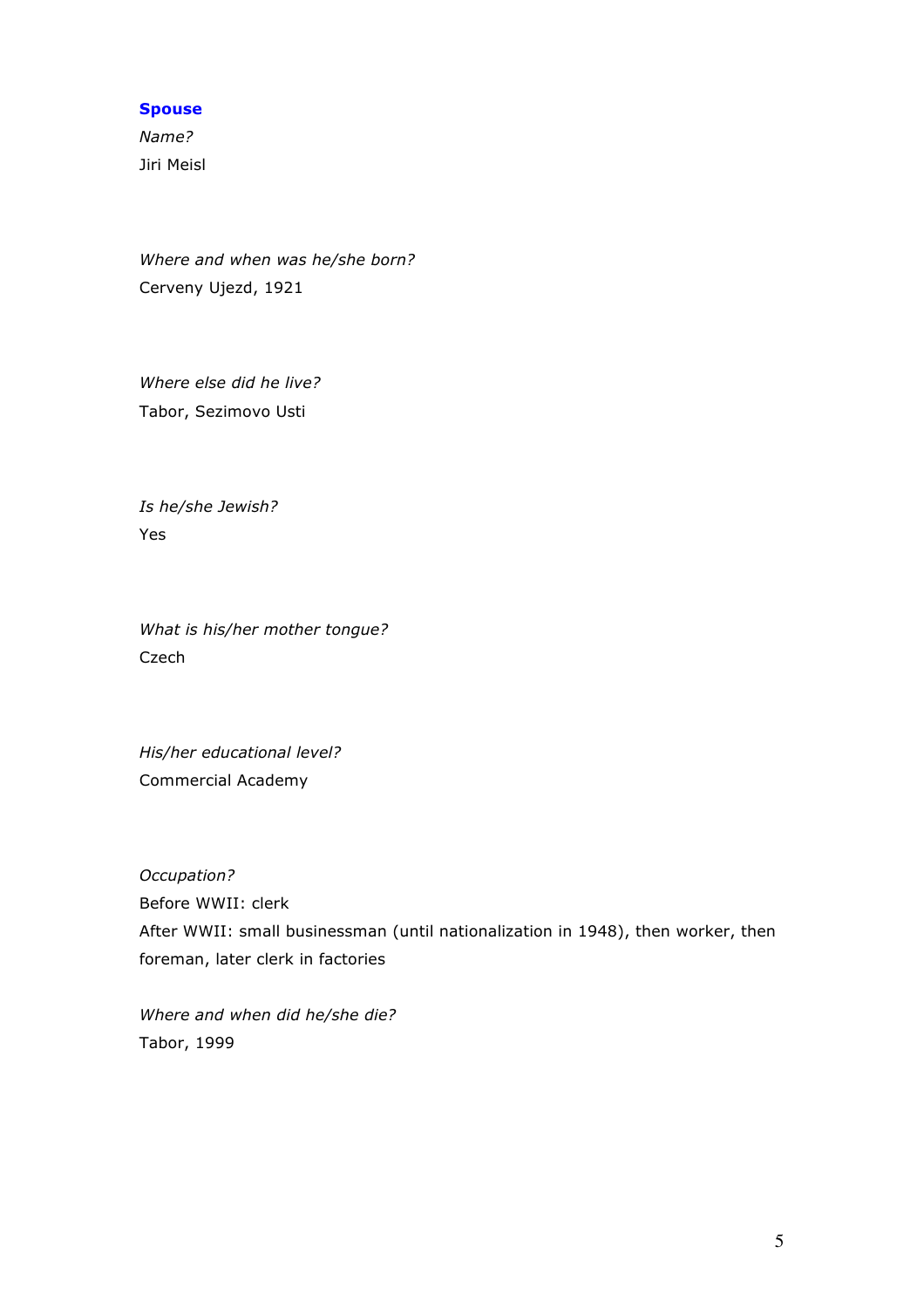### **Children**

*Their names?* None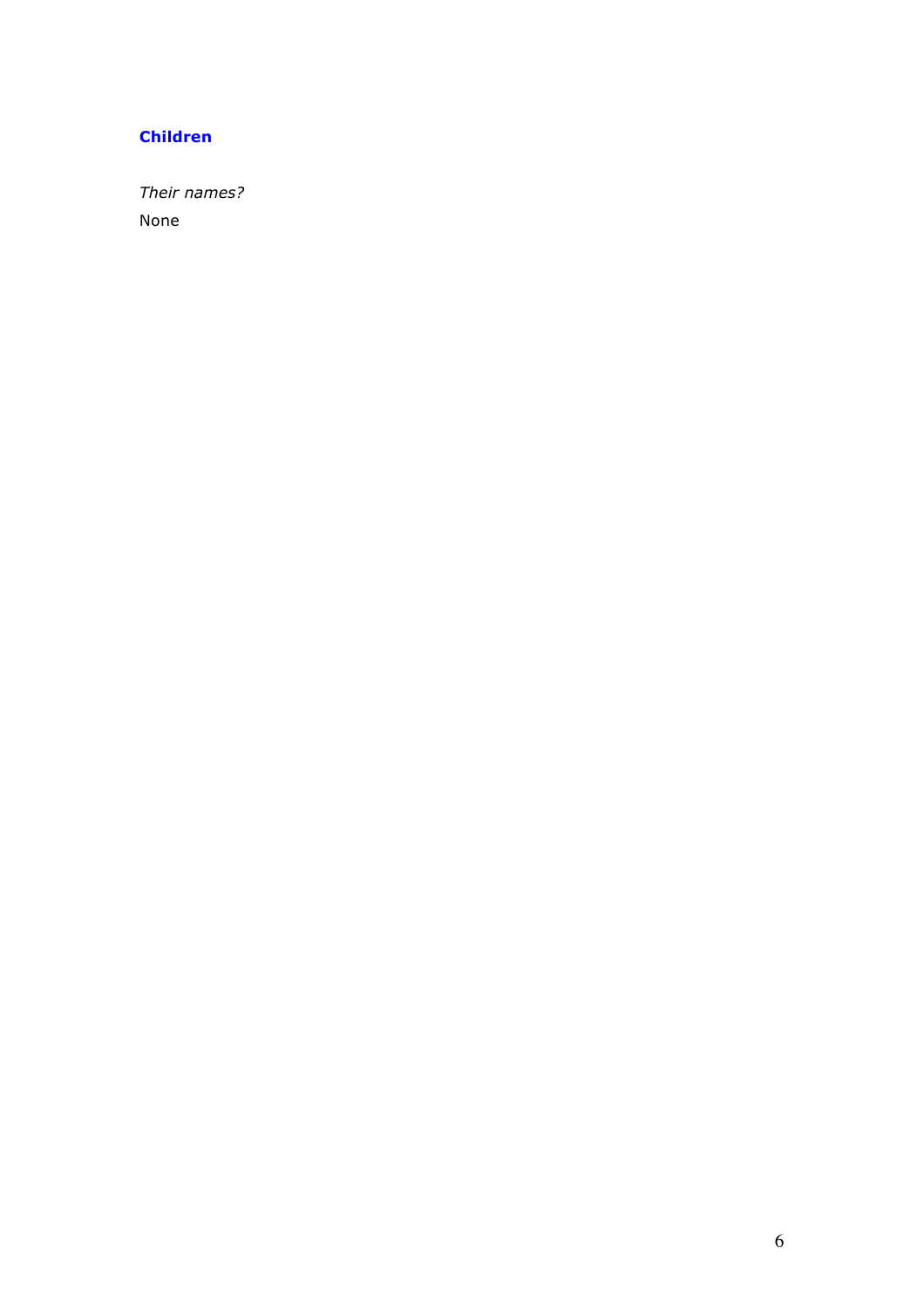## **Father**

*His name?* Alois Bohm

*Where and when was he was born?* Celkovice, 1885

*Where else did he live?* Tabor

*Where and when did he die?* Oranienburg (today Germany), 1940

*What sort of education did he have?* Secondary school

*What sort of work did he do?* Businessman, owned a drapery shop with his father

*How religious was he?*  He was not very religious and only observed the high holidays.

*What was his mother tongue?*  Czech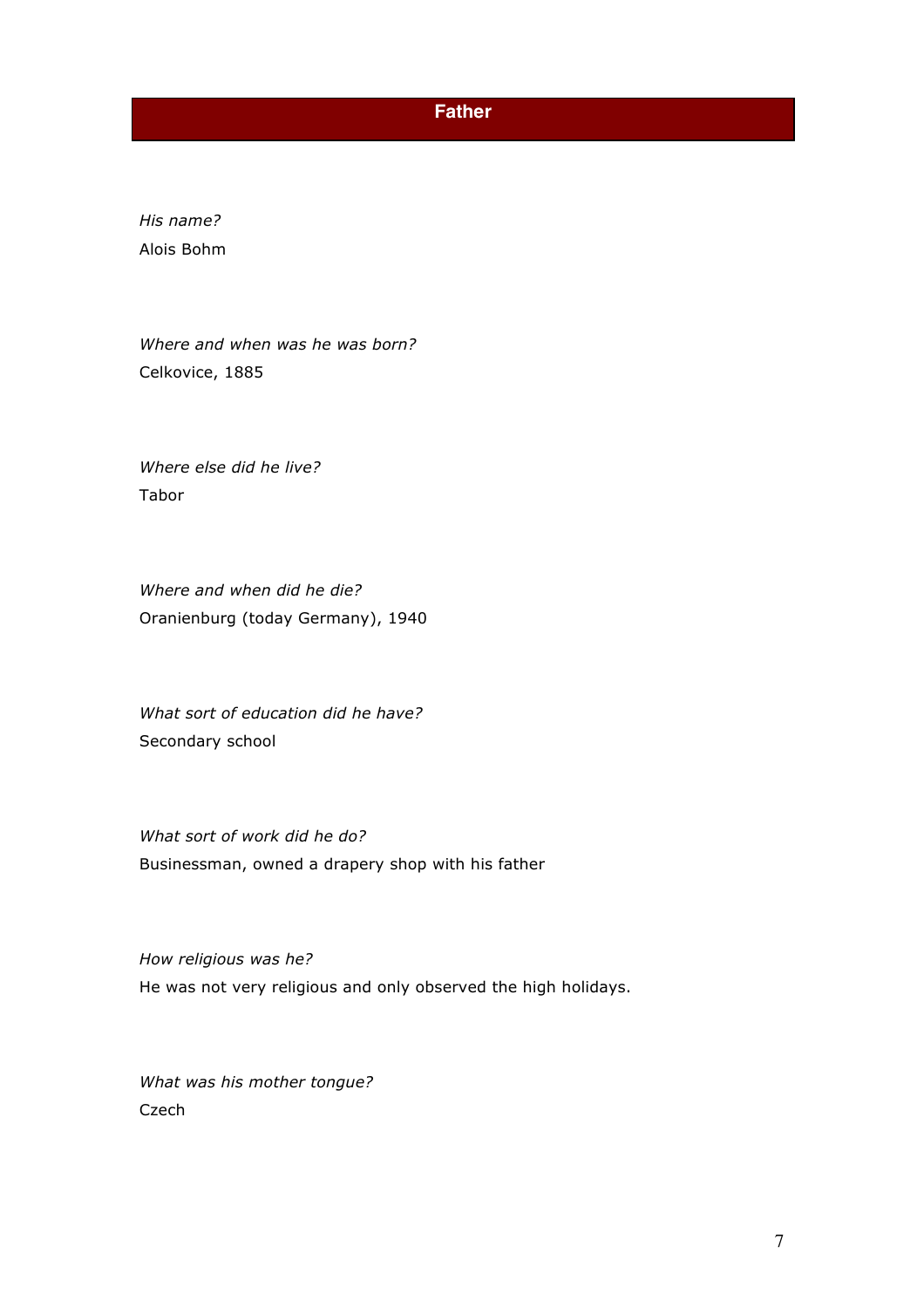*Army service: Which army and what years?* No information

*Tell me about his brothers and sisters. (name, date of birth and death, occupation, place of residence, family, etc.)*

**Julie Belohlavek** (nee Meislova) (1882/83-1944): housewife, married a man called Belohlavek, director of Sporitelna bank in Prague. She had no children only a stepson from her husband's former marriage. She died in concentration camp in 1944.

### *Where was he during the Holocaust?*

In concentration camp in Dresden (subcamp of the Flossenburg concentration camp) and Oranienburg (subcamp of the Sachsenhausen concentration camp). Died there.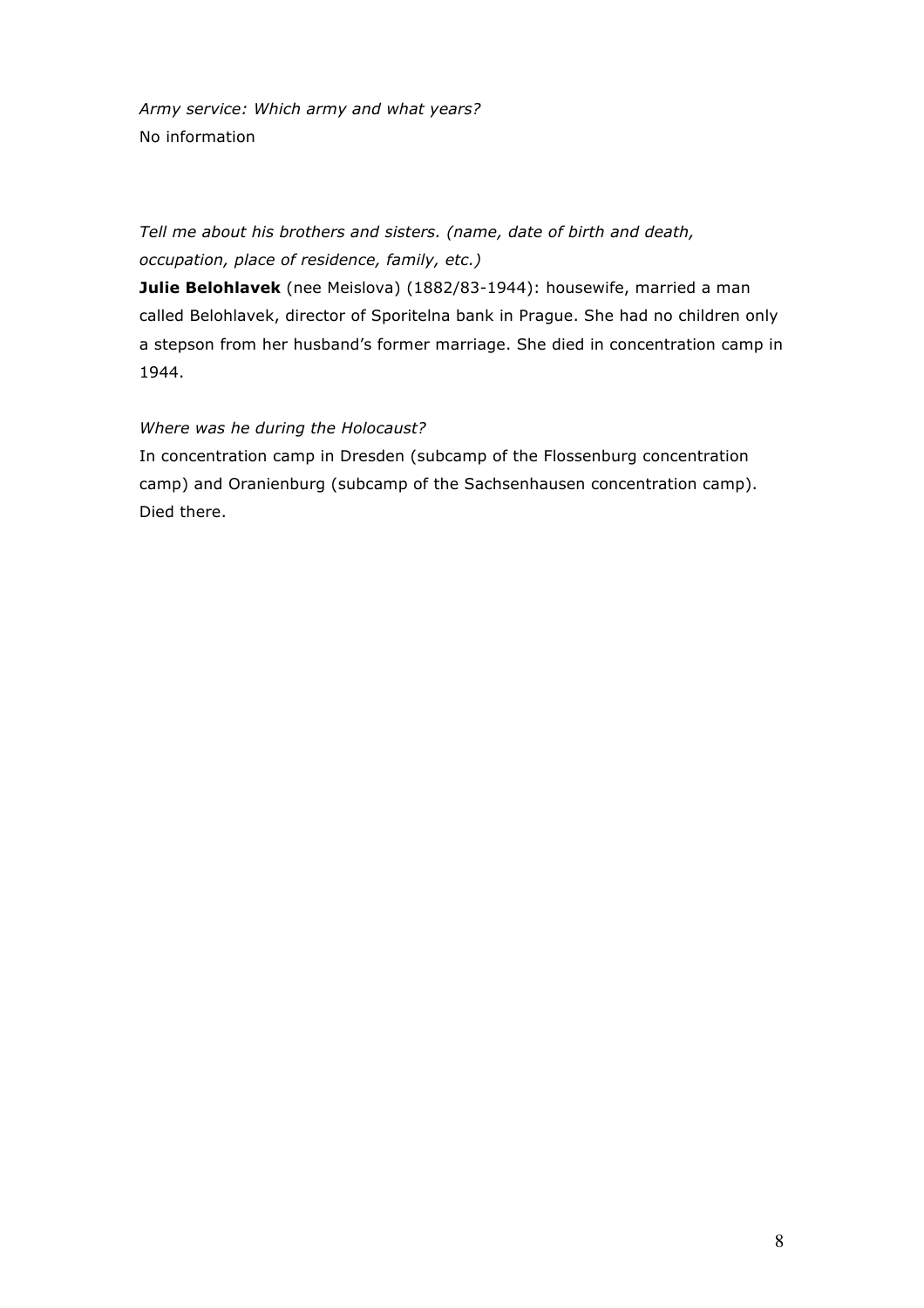# **Paternal grandfather**

*Your father's father name?*  Jakub Bohm

*Where and when was he born?* Batelov, 1861

*Where else did he live?* Celkovice, Tabor

*Where and when did he die?*  Terezin/Theresienstadt, 1942

*What sort of education did he have?* No information

*What sort of work did he do?* Owner and manager of a small drapery manufactory and shop

*How religious was he?*  He was not very religious.

*What was his mother tongue?*  Czech

*Army service: Which army and what years?* No information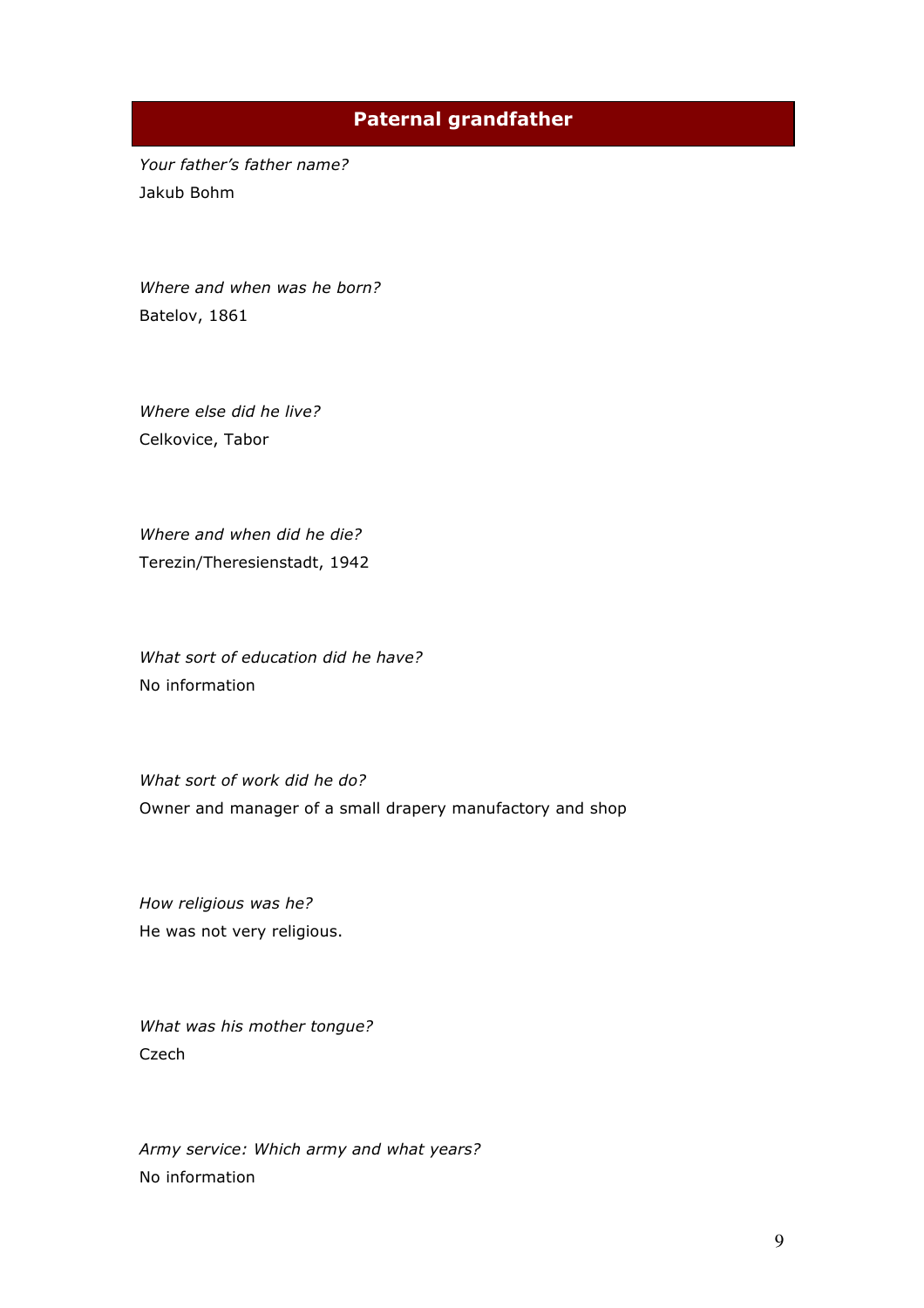*Tell me about his brothers and sisters. (name, date of birth and death, occupation, place of residence, family, etc.)* Had a brother

*Where was he during the Holocaust?* Died in the Terezin/Theresienstadt concentration camp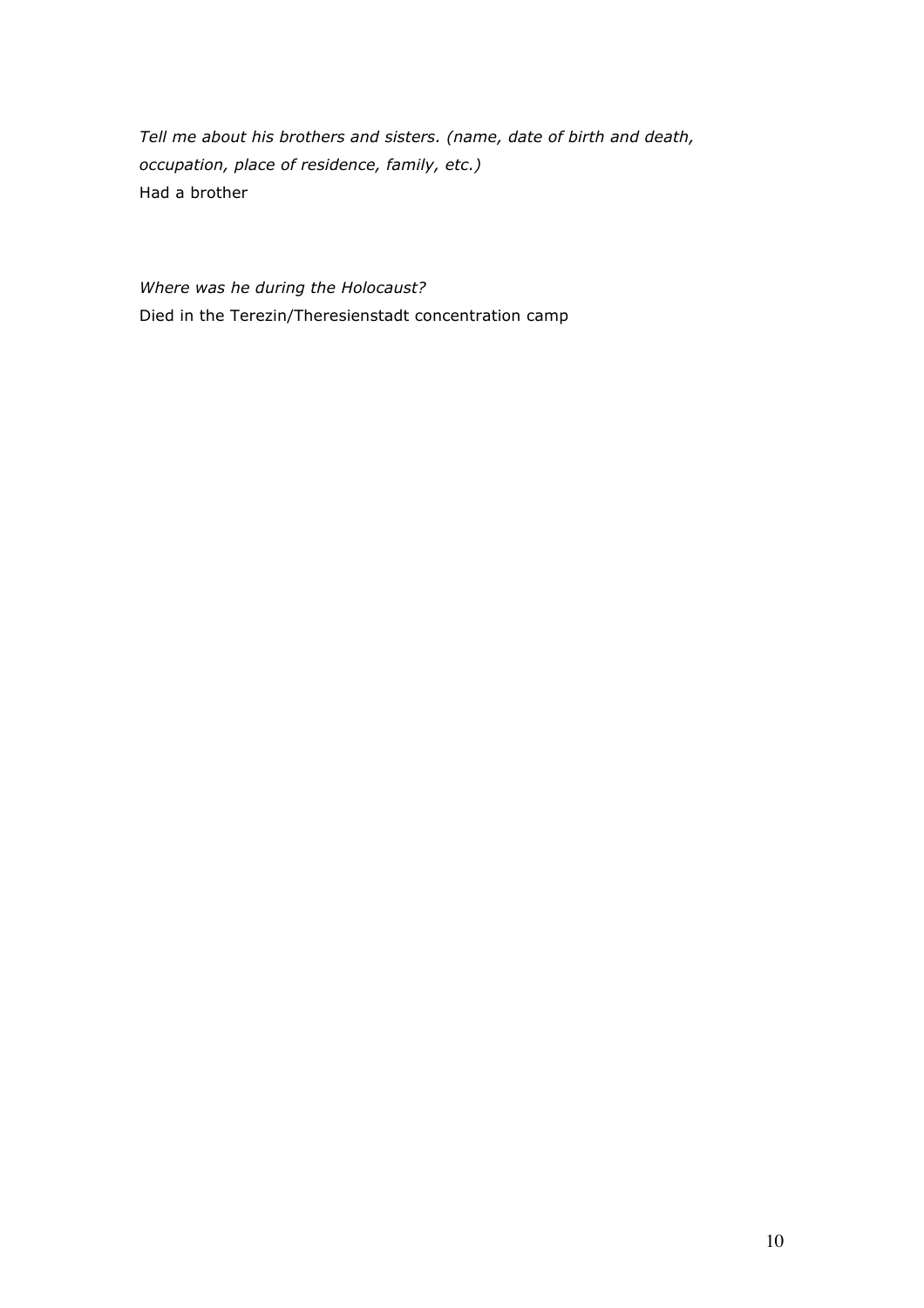# **Paternal grandmother**

*Your father's mother's name?* Veronika Bohmova (nee Redererova)

*Where and when was she born?*  Celkovice, 1860s

*Where else did she live?* Tabor

*Where and when did she die?* Terezin/Theresienstadt, 1942

*What sort of education did she have?* No information

*What sort of work did she do?* Housewife

*How religious was she?* She was religious, kept a kosher kitchen and observed Sabbath.

*What was her mother tongue?*  Czech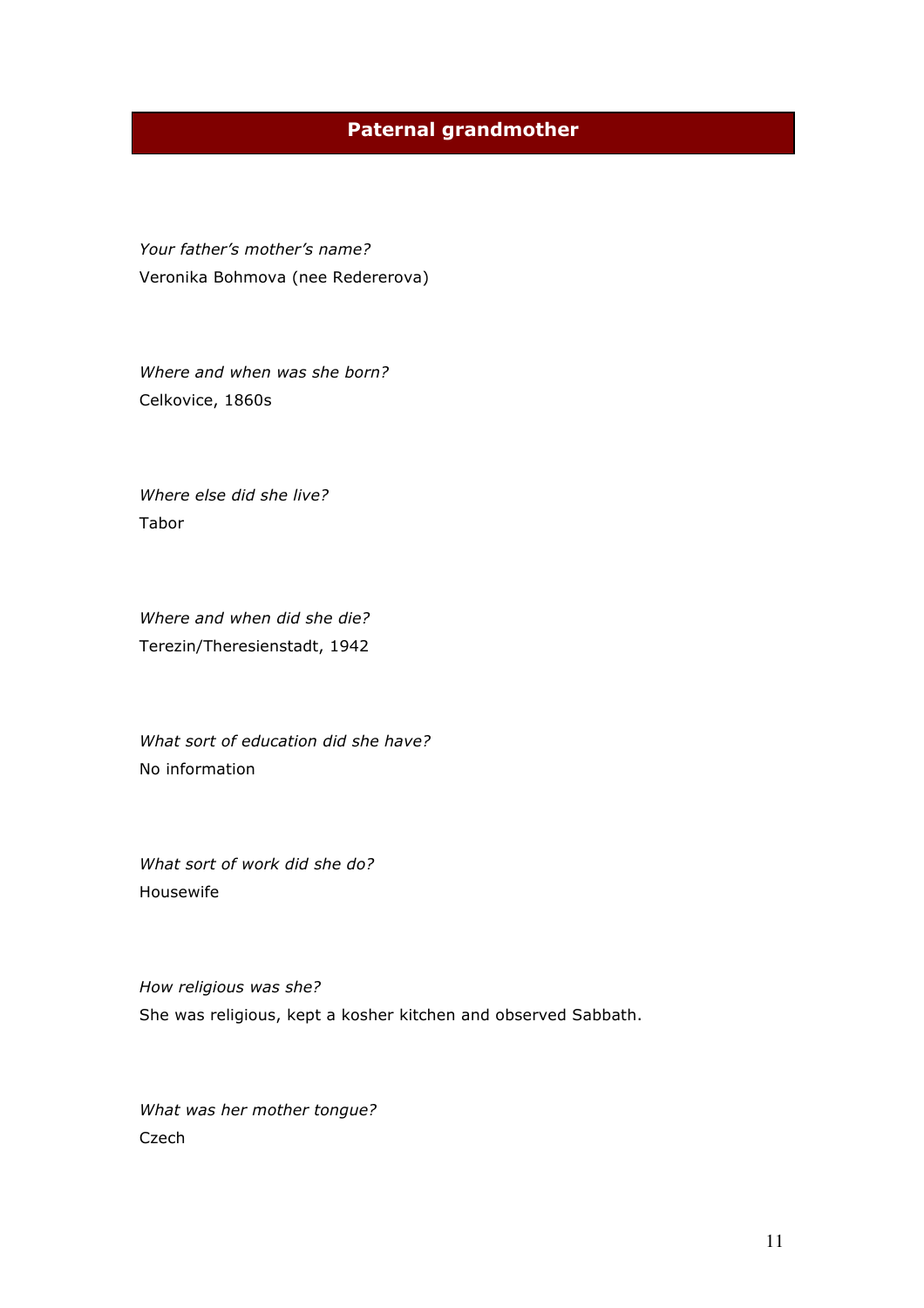*Tell me about her brothers and sisters. (name, date of birth and death, occupation, place of residence, family, etc.)* **Ignac Rederer**: lecturer at the University of Prague

*Where was she during the Holocaust?* Died in the Terezin/Theresienstadt concentration camp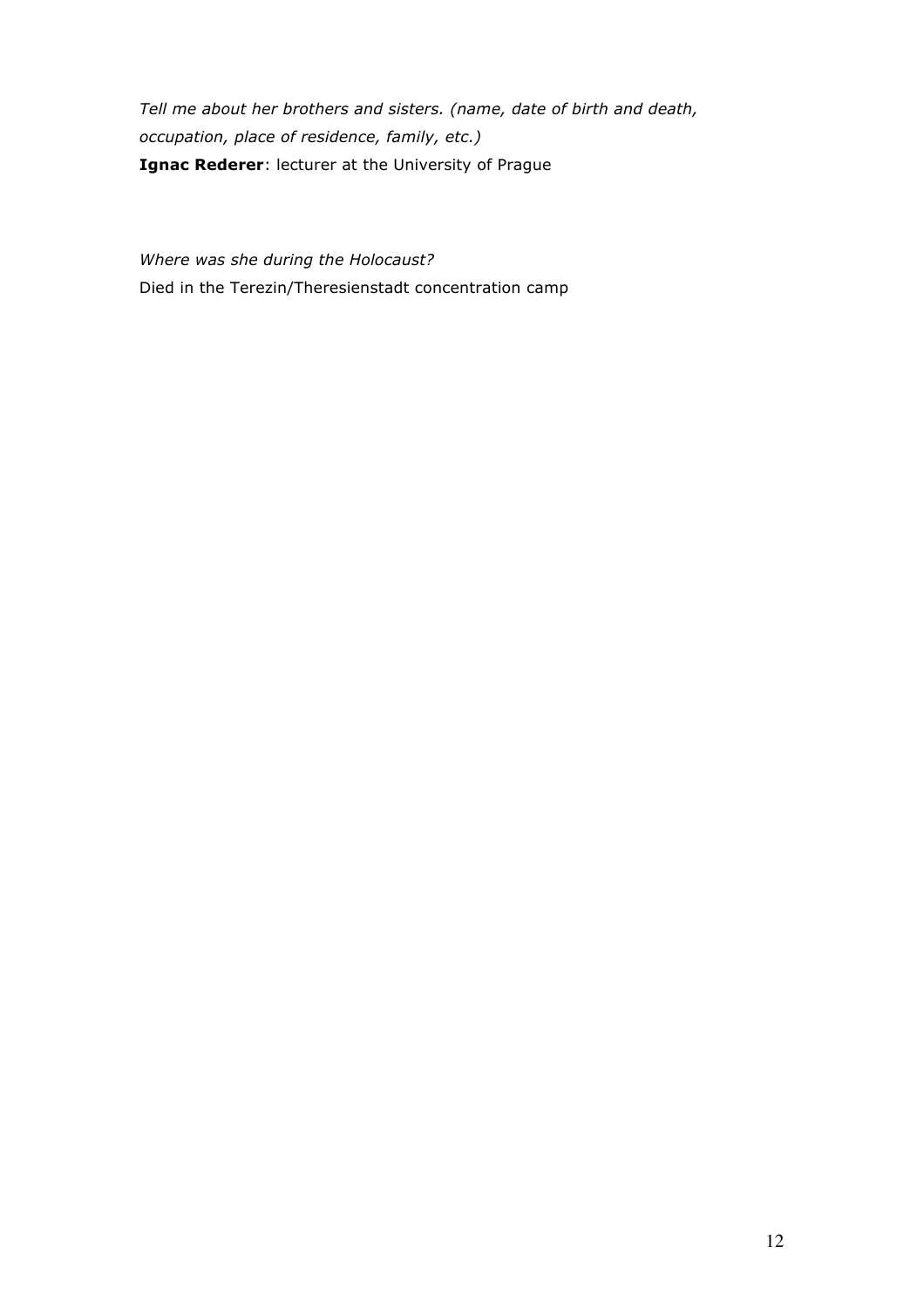### **Mother**

*Her name?* Stepanka Bohmova (nee Krausova)

*Where and when was she born?* Cechtice, 1895

*Where else did she live?* Tabor

*Where and when did she die?* Tabor, 1962

*What sort of education did she have?* Secondary school

*What sort of work did she do?* She was a housewife and helped out in her husband's drapery shop.

*How religious was she?* She was not very religious. She only observed the high holidays.

*What was her mother tongue?*  Czech

*Tell me about her brothers and sisters. (name, date of birth and death, occupation, place of residence, family, etc.)* **Rudolf Kraus** (?-?): the oldest brother, died in WWI as a soldier. **Emil Kraus** (?–1933): was a dentist and lived in Karlovy Vary. He had a wife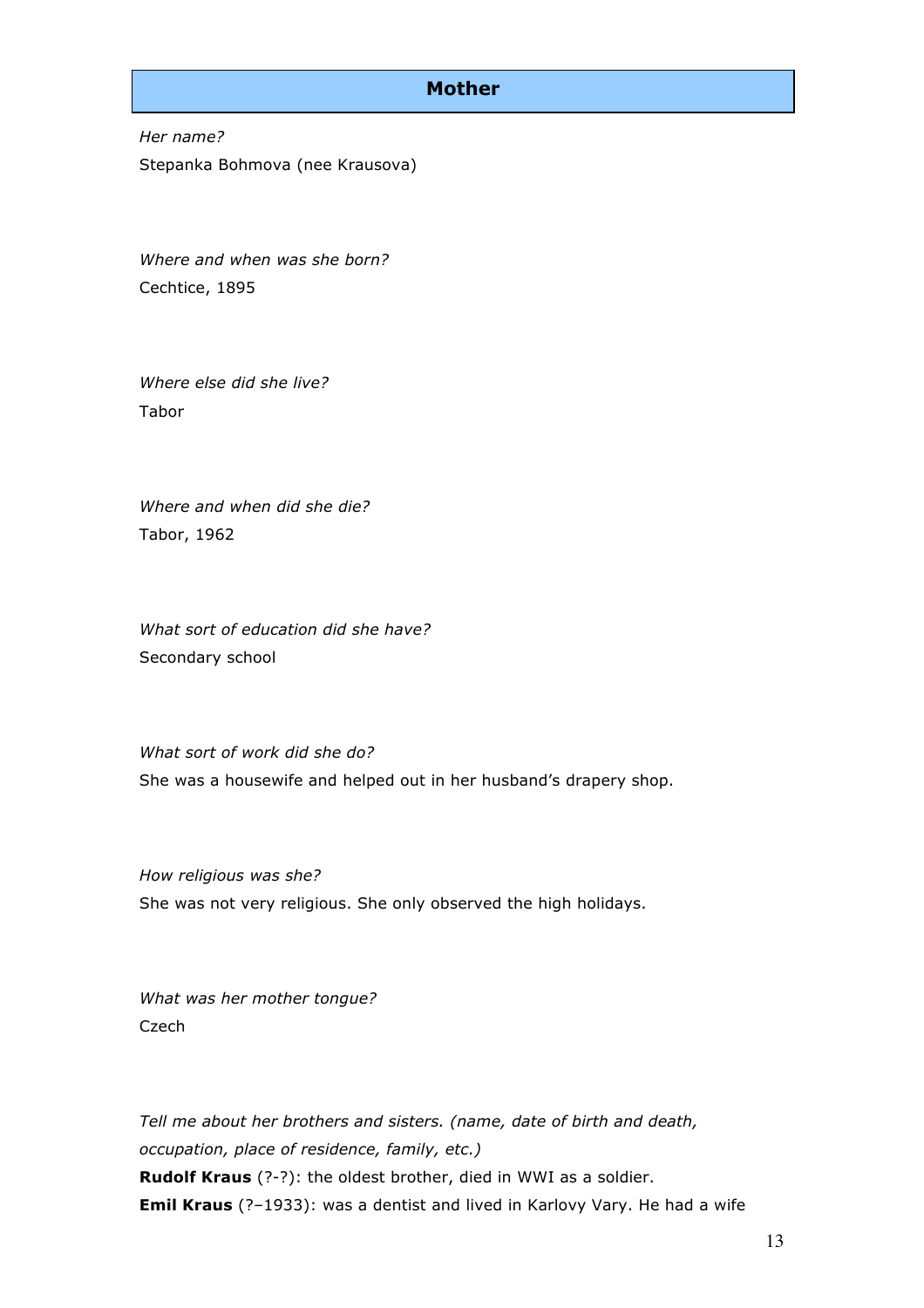called Eva and two children. He died in 1933 as a result of blood cancer. **Bedrich Kraus** (?-?): was a clerk with the Union Bank. His wife was called Dorotea and they had two children. He was murdered in Auschwitz.

**Frantisek Kraus** (?-?): lived in Prague where he had a successful company called Makra producing hand-embroidered clothes and evening-outfits. He was murdered during the Holocaust.

**Anna Neumannova** (nee Krausova) (?-?): lived in Kralupy, had a shop selling paints and varnishes. She was murdered during the Holocaust.

### *Where was she during the Holocaust?*

In ghetto, then in concentration camps in Terezin/Theresienstadt, then Auschwitz (today Poland), then in a Frauenlager (women's camp) near Hamburg, working in forced labor in Harburg (suburb of Hamburg), then in concentration camp in Neugraben and Tiefstack (both subcamps of the Neuengamme concentration camp), Bergen-Belsen (all Germany)

*If she survived, what did she do after?* She was a housewife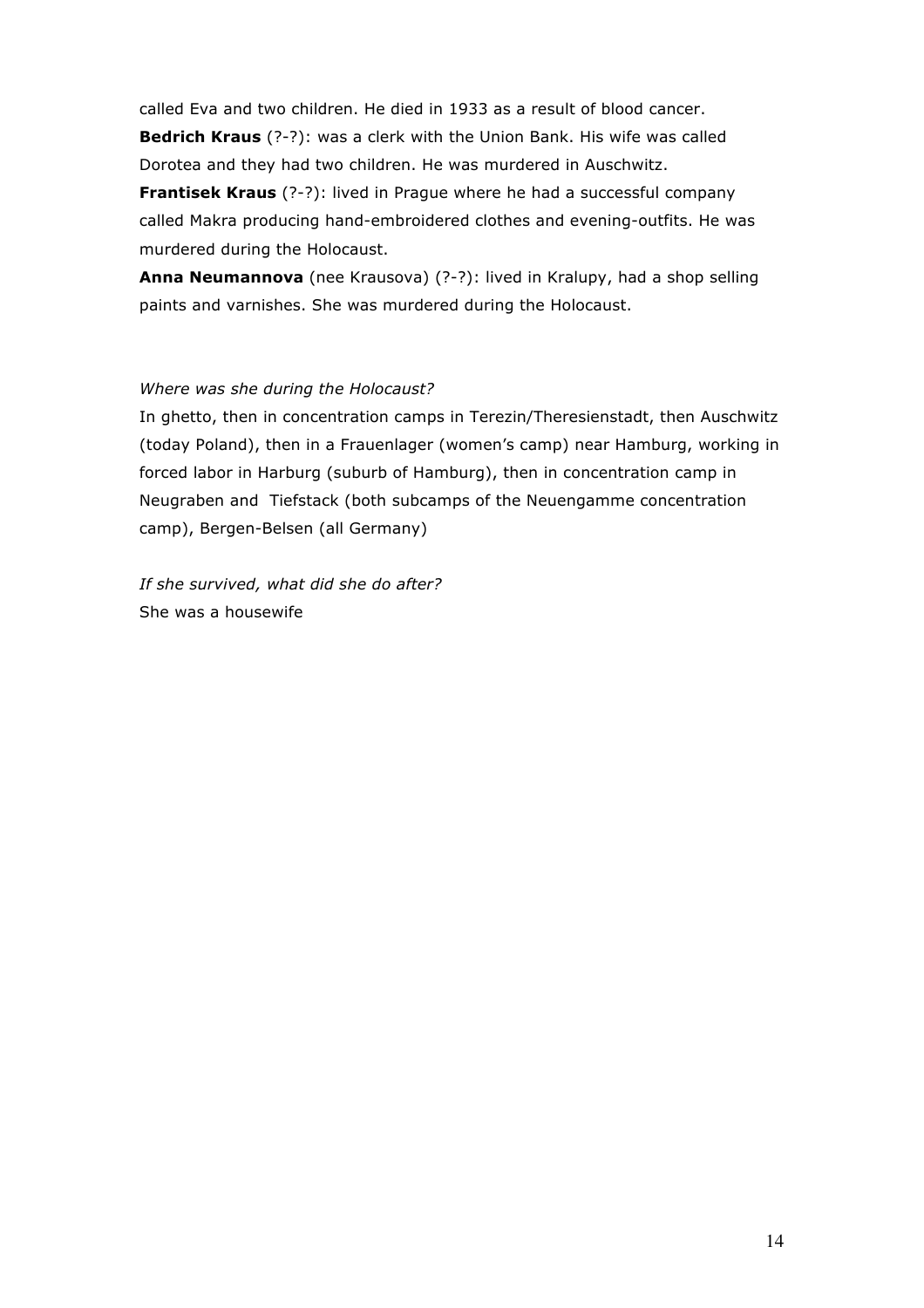## **Maternal grandfather**

*Your mother's father's name?*  Josef Kraus

*Where and when was he born?* Cechtice, date unknown

*Where else did he live?*

-

*Where and when did he die?*  Cechtice, late 1930s

*What sort of education did he have?* No information

*What sort of work did he do?* He owned a small business with mixed products, and he also worked in agriculture.

*How religious was he?*  He was not religious at all.

*What was his mother tongue?*  Czech

*Army service: Which army and what years?* No information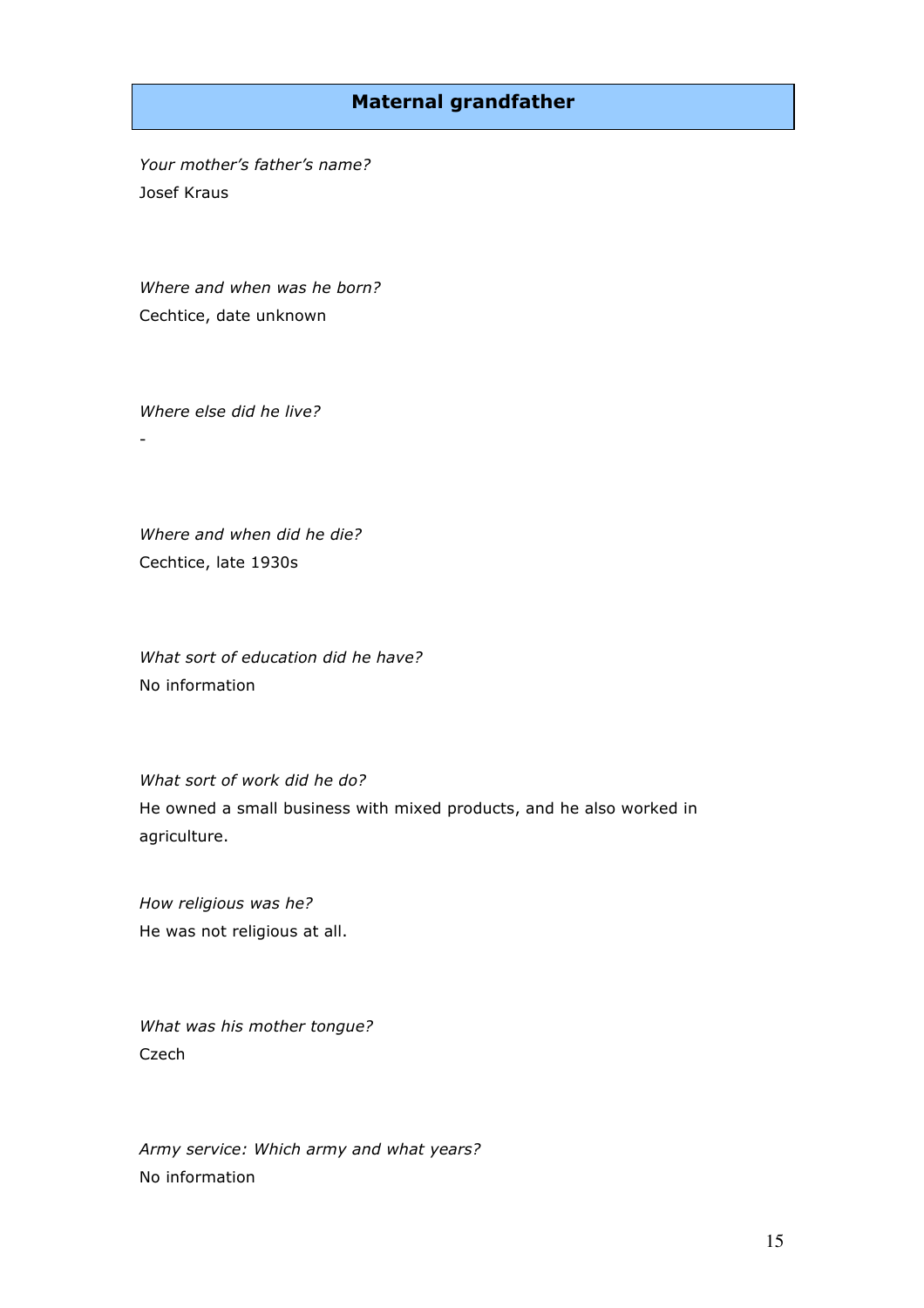*Tell me about his brothers and sisters. (name, date of birth and death, occupation, place of residence, family, etc.)* No information

*Where was he during the Holocaust?* Died before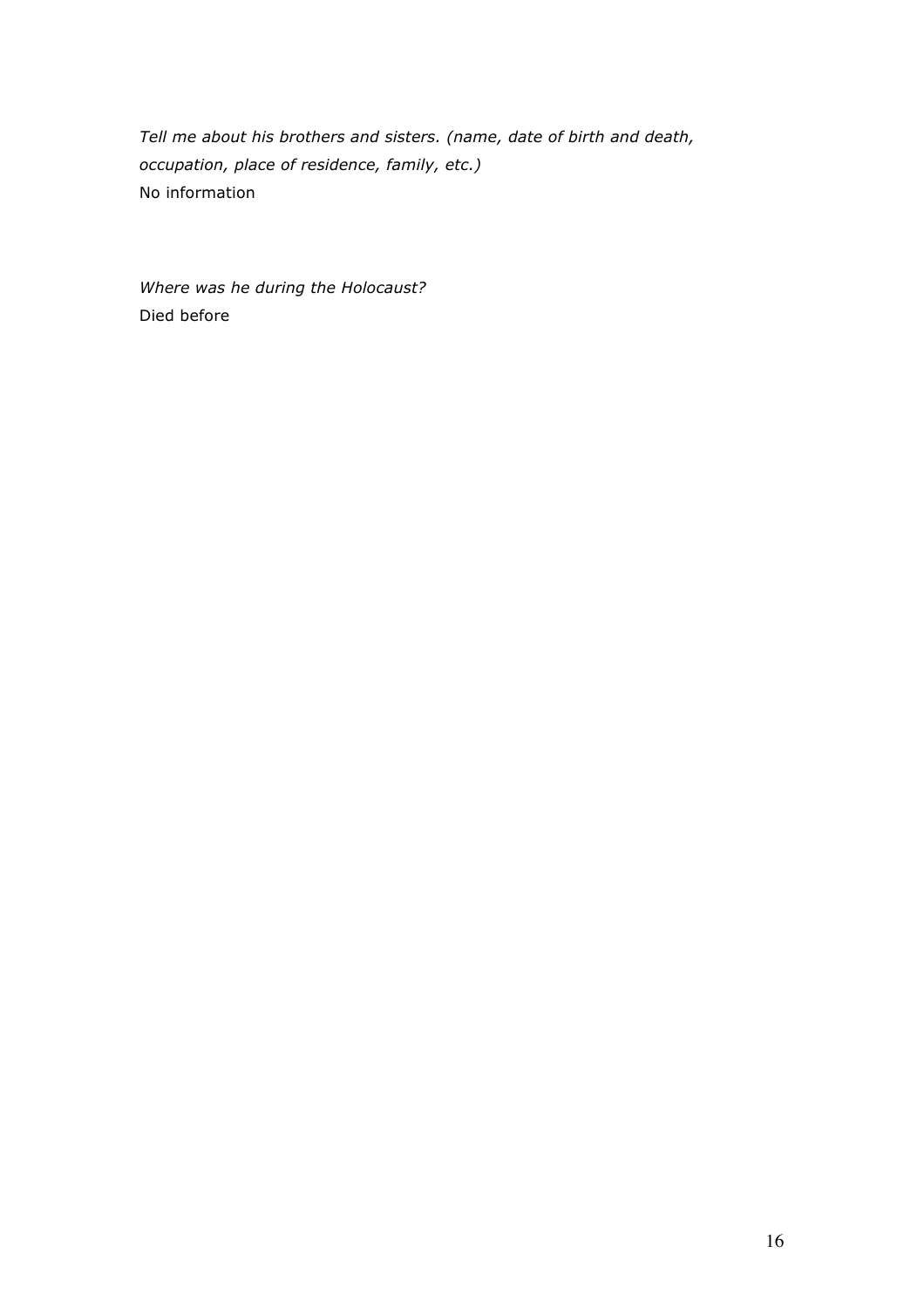## **Maternal grandmother**

*Your mother's mother's name?* Pavlina Krausova (nee Fischerova)

*Where and when was she born?* Mlada Boleslav, date unknown

*Where else did she live?* Cechtice

*Where and when did she die?* In concentration camp, place and date unknown

*What sort of education did she have?* No information

*What sort of work did she do?* She was a housewife and helped her husband in his grocery shop.

*How religious was she?*  She was not religious at all.

*What was her mother tongue?*  Czech